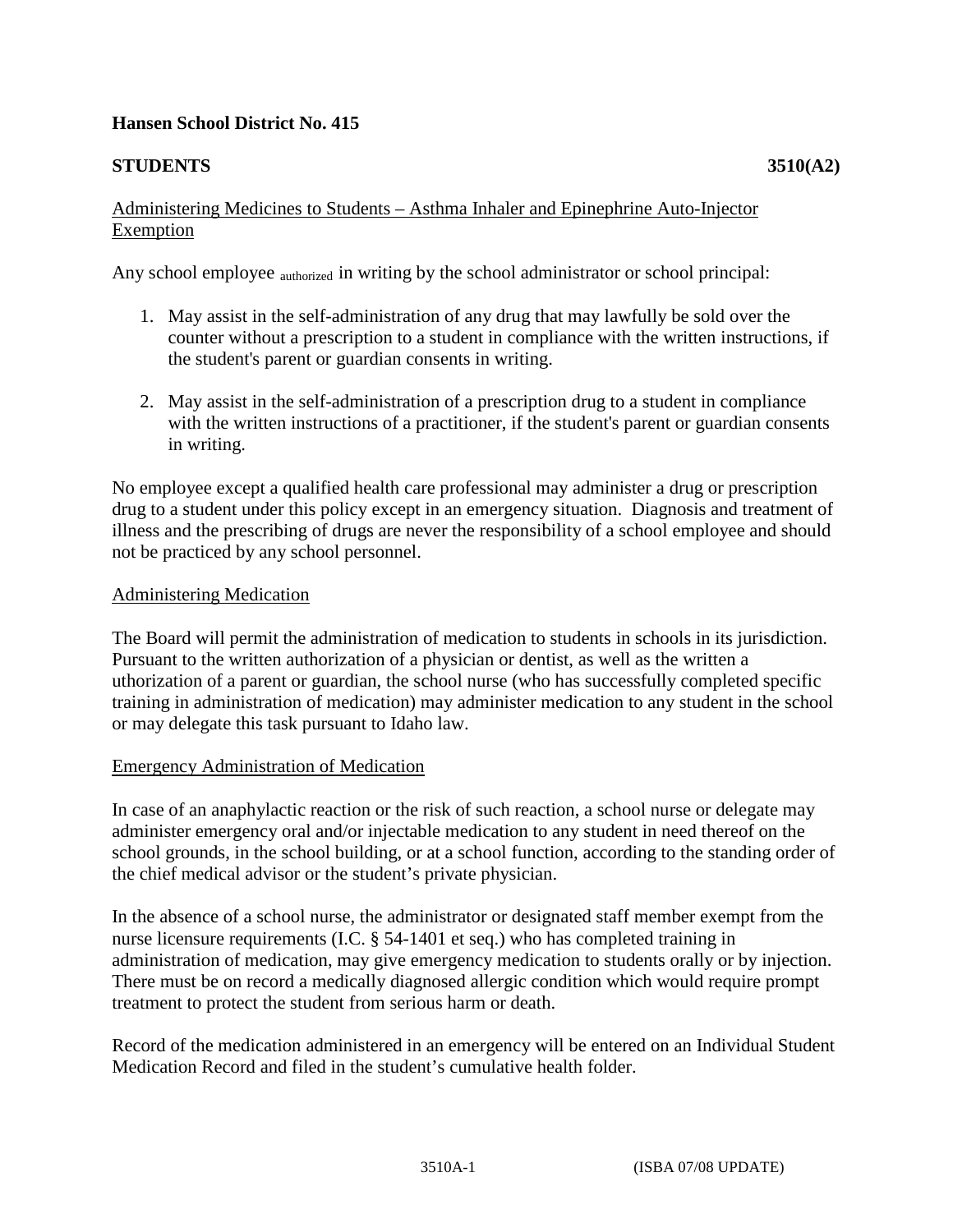#### Self-Administration of Medication

Students who are able to self-administer specific medication may do so provided:

- 1. A physician or dentist provides a written order for self-administration of said medication;
- 2. There is written authorization for self-administration of medication from the student's parent or guardian; and
- 3. The principal and appropriate teachers are informed that the student is self-administering prescribed medication.

#### Self-Administration of Asthma Medication or Epinephrine Auto-Injectors

Pursuant to Idaho Code covering the self-administration of asthma medication or epinephrine auto-injectors, if a parent or legal guardian chooses to have his or her child self-medicate:

- 1. The parents or guardians of the pupil shall provide to the School Board or designee written authorization for the self-administration of medication.
- 2. The parents or guardians of the pupil shall provide to the School Board or designee written certification from the physician of the pupil that the pupil has a severe allergic reaction (anaphylaxis), asthma, or another potentially life-threatening respiratory illness and is capable of, and has been instructed in, the proper method of self-administration of medication. Such physician or health care provider-supplied information shall contain:
	- A. The name and purpose of the medicine;
	- B. The prescribed dosage;
	- C. The time(s) at which or the special circumstances under which medication should be administered;
	- D. The length of time for which medication is prescribed;
	- E. The possible side-effects of the medicine;
	- F. Actions to take in the event of an emergency, including if the medication does not improve the child's breathing or allergic reaction;
	- G. Contact information for the physician and parent/guardian; and
	- H. A list of the child's asthma triggers or allergies.

The Board or Board designee will inform the parents or guardians of the pupil in writing that the District and its employees or agents shall incur no liability as a result of any injury arising from the self-administration of medication by the pupil, absent any negligence by the District, its employees, or its agents, or as a result of providing all relevant information provided pursuant to subdivisions of this subsection with the school nurse, absent any negligence by the District, its employees, or its agents, or in the absence of such nurse, to the school administrator.

The parents or guardians of the pupil shall sign a statement acknowledging that the District shall incur no liability as a result of any injury arising from the self-administration of medication by the pupil and that the parents or guardians shall indemnify and hold harmless the District and its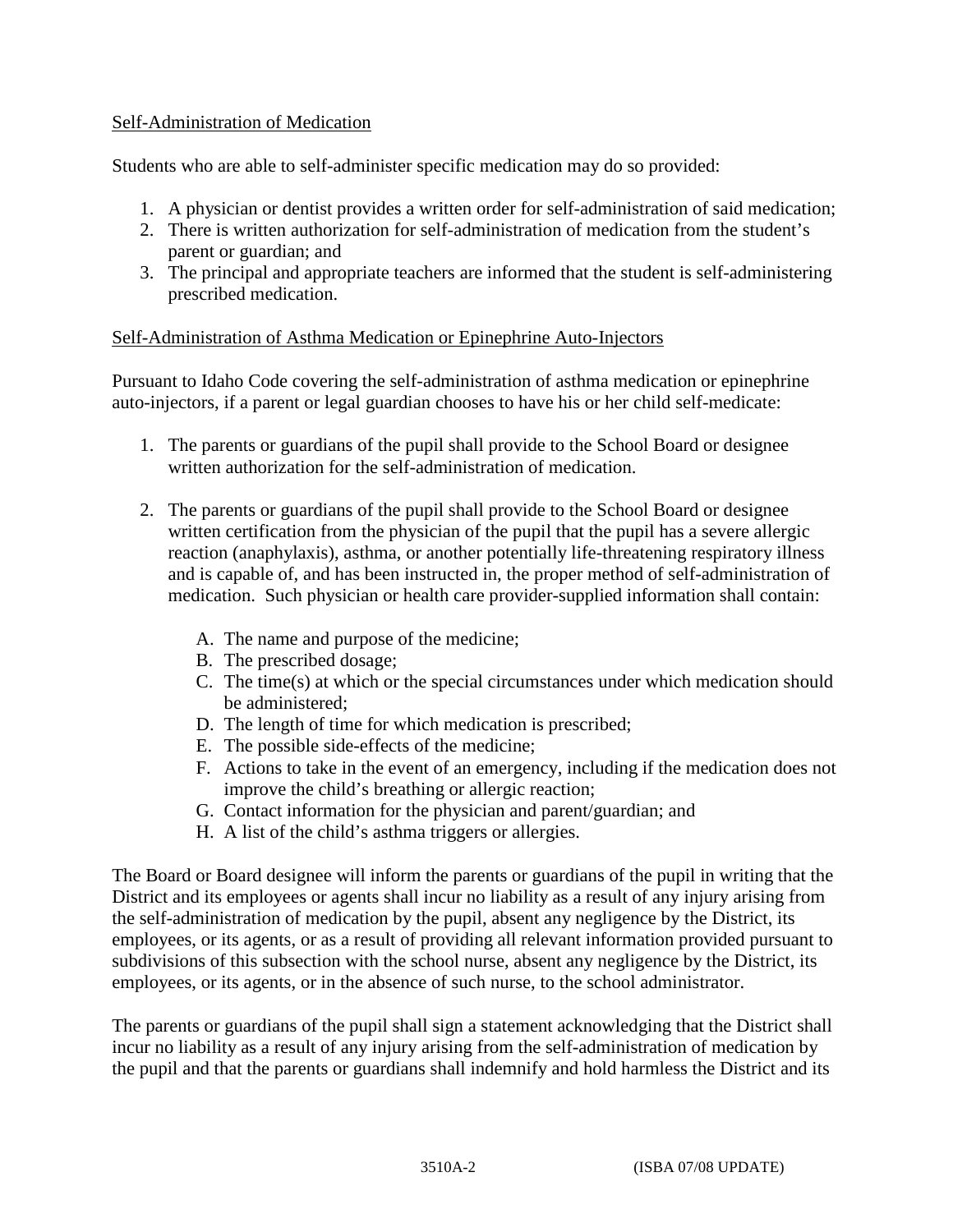employees or agents against any claims arising out of the self-administration of medication by the pupil.

As used in this section:

- 1. "Medication" means an epinephrine auto-injector, a metered dose inhaler, or a dry powder inhaler prescribed by a physician and having an individual label;
- 2. "Self-administration" means a student's use of medication pursuant to prescription or written direction from a physician; and
- 3. A student who is permitted to self-administer medication pursuant to this section shall be permitted to possess and use a prescribed inhaler or epinephrine auto-injector at all times.

Any school employee authorized in writing by the school administrator or principal may assist with self-administration of medications provided that only the following acts are used:

- 1. Verbal suggestions, prompting, reminding, gesturing, or providing a written guide for self-administering medications;
- 2. Handing a pre-filled, labeled medication holder, labeled unit dose container, syringe, or original marked, labeled container from the pharmacy to the student;
- 3. Opening the lid of the above container for the student;
- 4. Guiding the hand of the student to self-administer the medication;
- 5. Holding and assisting the student in drinking fluid to assist in the swallowing of oral medications; and/or
- 6. Assisting with removal of a medication from a container for students with a physical disability which prevents independence in the act.

# Handling and Storage of Medications

All medications, excluding those approved for keeping by students for self medication, must first be delivered by the parent or other responsible adult to the nurse or employee assisting with the self-administration of medication. The nurse or the employee must:

- 1. Examine any new medication to insure that it is properly labeled with dates, name of student, medication name, dosage and physician's name;
- 2. If administration is necessary, the nurse must develop a medication administration plan for the student before any medication is given by school personnel;
- 3. Record on the Student's Individual Medication Record the date the medication is delivered and the amount of medication received;
- 4. Store medication requiring refrigeration at 36F 46F; and
- 5. Store prescribed medicinal preparations in a securely locked storage compartment, excluding those medications approved for self-administration. Controlled substances will be contained in a separate compartment, secured, and locked at all times.

No more than a forty-five (45) school day supply of a medication for a student will be stored at the school. All medications, prescription and nonprescription, will be stored in their original containers.